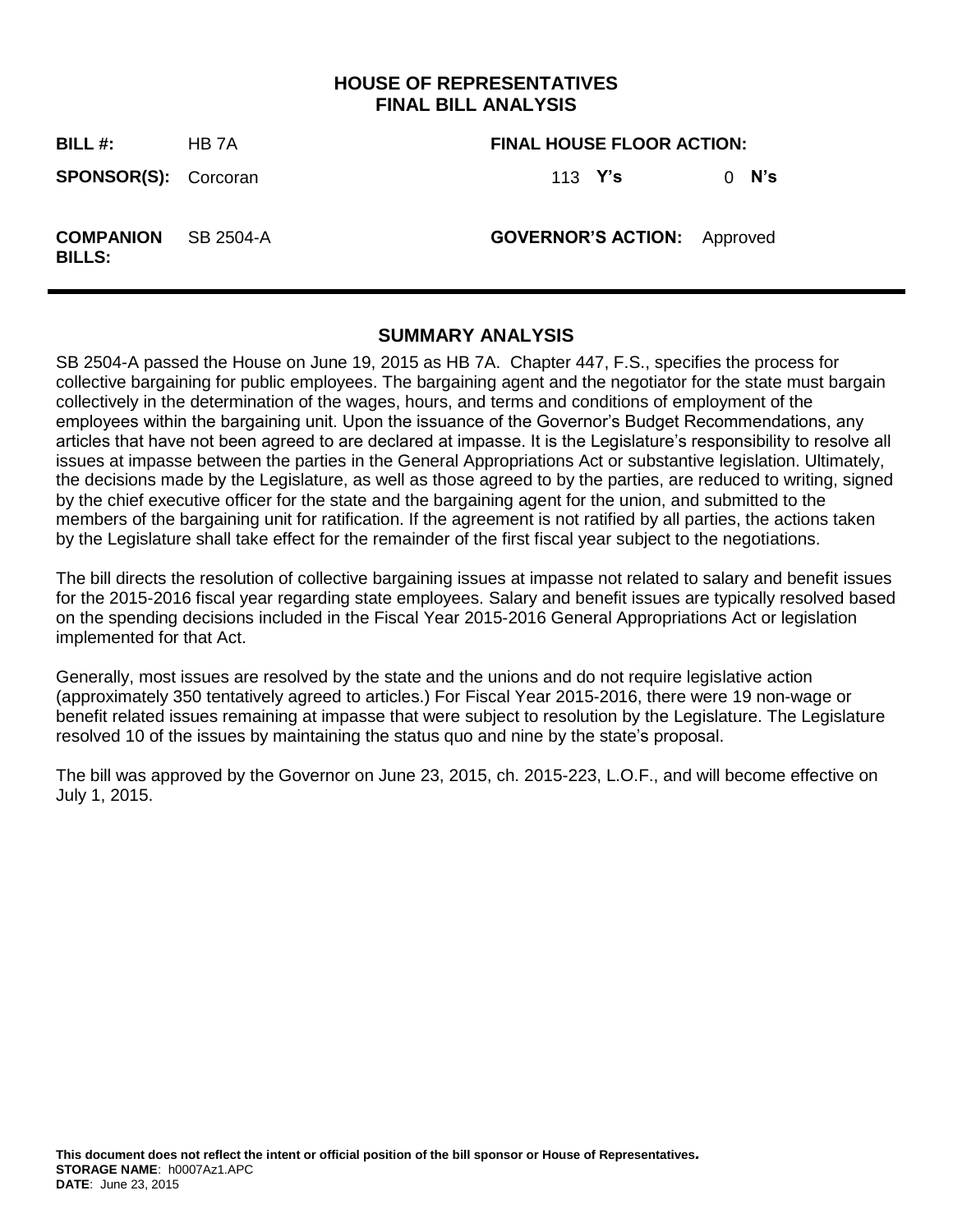# **I. SUBSTANTIVE INFORMATION**

# A. EFFECT OF CHANGES:

## *Background:*

Chapter 447, F.S., specifies the process for collective bargaining for public employees. The bargaining agent and the negotiator for the state must bargain collectively in the determination of the wages, hours, and terms and conditions of employment of the employees within the bargaining unit. Any collective bargaining agreement reached must be reduced to writing, signed by the chief executive officer for the state and the bargaining agent for the union, and submitted to the members of the bargaining unit for ratification.

Typically, at the state level, an agreement is not reached on all issues. In that instance, and pursuant to s. 216.163(6), F.S., an impasse is declared on all unresolved issues when the Governor's Budget Recommendations are released. Within five days of the start of the impasse period, each party is required to notify the presiding officers of the Legislature of the unresolved issues. A joint select committee of members of the Florida House of Representatives and the Senate is appointed to review the positions of the parties and make recommendations to the Legislature on potential resolution. The committee's recommendation is provided to the presiding officers no later than ten days before the start of the regular legislative session. The parties continue to negotiate outstanding issues. During the session, the Legislature shall take action to resolve all issues remaining at impasse. Any actions taken by the Legislature are binding on the parties. Following the resolution of the impasse issues, the parties are required to reduce to writing an agreement that includes those issues agreed to by the parties as well as those issues resolved by the Legislature. As noted above, the agreement must be signed by the chief executive officer and the bargaining agent and presented to the members of the bargaining unit for ratification.

If the members ratify the agreement, all the provisions of the agreement take effect. If the members do not ratify the agreement, the issues resolved by the Legislature take effect for the next fiscal year which was the subject of the negotiations.

#### *Provisions of the bill:*

The bill resolves the articles remaining at impasse for fiscal year 2015-16 by imposing either status quo language or the state's last offer. Issues related to salary and benefits are resolved according to provisions of the General Appropriations Act (SB 2500-A). The following is a list of the certified bargaining units for state employees and the respective bargaining agents, along with the articles remaining at impasse and the associated legislative *resolution* of each (a description of select resolution of the issues follows this list):

#### **Florida State Fire Service Association**

- **•** Fire Service Unit
	- o Article 13 "Health and Welfare" *– Status Quo*
	- o Article 23 "Hours of Work and Overtime" *– State's Proposal*
	- o Article 26 "Vacant" *- Status Quo*

#### **Federation of Physicians and Dentists**

- Supervisory Nonprofessional Unit
	- o Article 7 "Employee Standards of Conduct and Performance*- Status Quo*"
	- o One article Retirement Benefits proposed by the Union*- Status Quo*
- Physicians Unit
	- o Article 7 "Employee Standards of Conduct and Performance" *- Status Quo*
	- o One article "Retirement Benefits" proposed by the Union*- Status Quo*
- State Employees Attorneys Guild o Article 7 "Employee Standards of Conduct and Performance" *- Status Quo*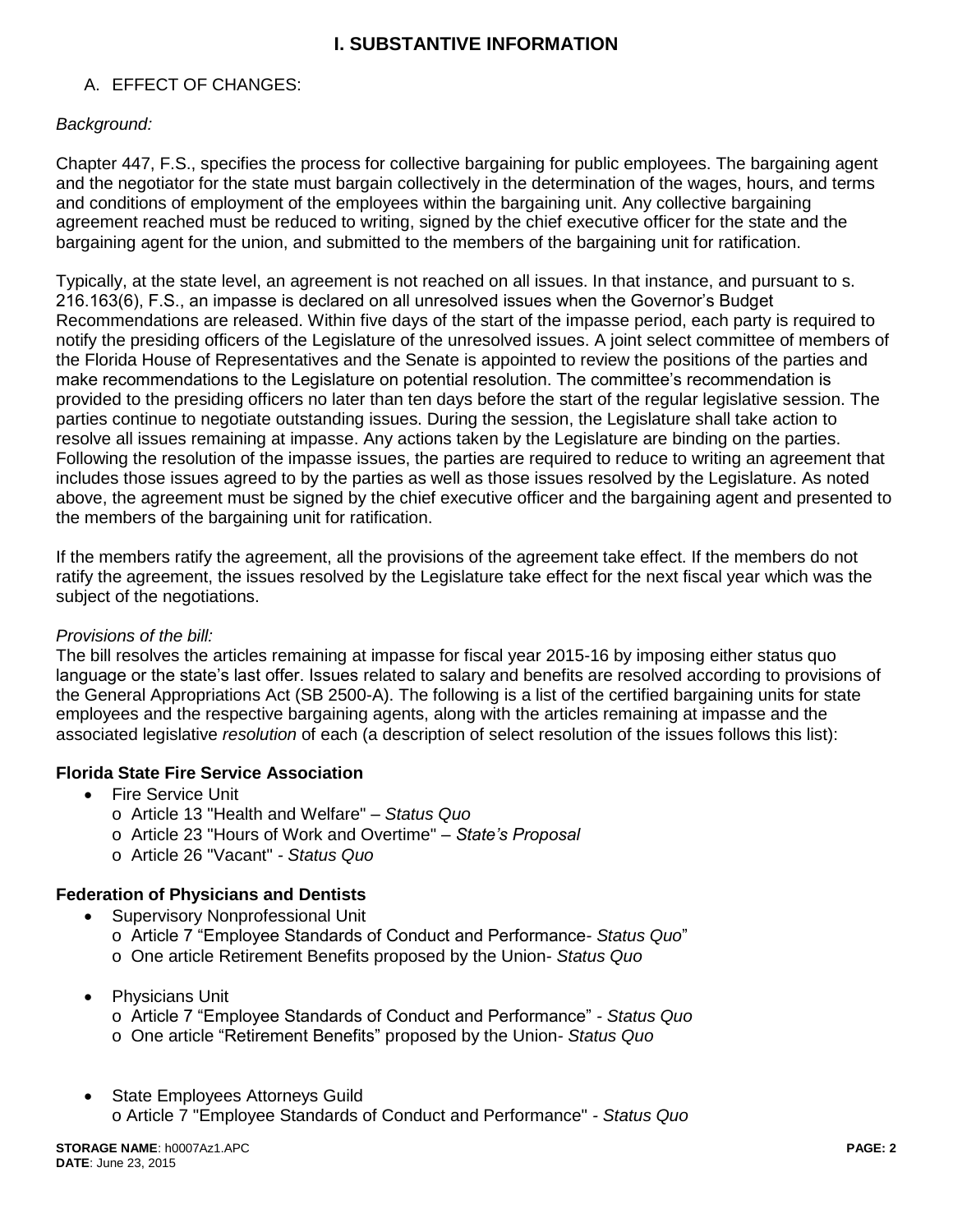o One article "Retirement Benefits" proposed by the Union *- Status Quo* 

### **Teamsters Local Union No. 2011**

- Security Services Unit
	- o Article 3 "Vacant" *Status Quo*
	- o Article 5 "Union Activities and Employee Representation" *State's Proposal*
	- o Article 6 "Grievance Procedure" *State's Proposal*
	- o Article 7 "Discipline and Discharge" *State's Proposal*
	- o Article 8 "Workforce Reduction" *State's Proposal*
	- o Article 9 "Reassignment, Transfer, Change in Duty Station" *State's Proposal*
	- o Article 10 "Promotions" *State's Proposal*
	- o Article 13 "Safety" *Status Quo*
	- o Article 18 "Leaves of Absence" *State's Proposal*
	- o Article 26 "Uniform and Insignia" *State's Proposal*

### **Summary of Select Resolutions in the bill:**

- The article related to "Grievance Procedure" was resolved by the state's offer. The state offered language that standardized timeframes across contracts. The Union proposed reversing language imposed last year that established a standard of evidence, "preponderance", in line with that used by the Public Employee Relations Commission.
- Articles related to "Retirement" were resolved by maintaining the status quo. The respective collective bargaining units proposed that no changes be made to the Florida Retirement System (FRS), which would impact the ability of future legislatures to make changes to the FRS as deemed appropriate.
- Articles related to "Standards of Conduct and Performance Reviews" were resolved by maintaining the status quo. The collective bargaining unit's with offers on these articles proposed eliminating the "atwill" status of its members.
- The article related to "Safety" or proposed articles related to safety was resolved status quo. The offers from the unions would result in a significant fiscal impact and the state's current policies and procedures have proven effective and efficient.
- The article related to "Workforce Reduction" was resolved by the state's offer. The state offered language to include lateral transfers as an action that can be taken by an employee in lieu of a layoff. The Union proposed that an employee may not be laid off due to privatization, and that Union representation follow employees to the private entity, potentially violation labor laws.
- The article related to "Reassignment, Transfer, Change in Duty Station was resolved by the state's proposal, which added lateral transfer to the actions that could be requested. The Union proposed that reassignments be based on seniority, restricting management's ability to ensure appropriate staffing.
- The article related to "Uniform and Insignia" was resolved by state's proposal of retaining the status quo. The Union proposed flexibility in purchasing clear lunch boxes, the state believed it was not an appropriate issue to address in a union contract.

# **II. FISCAL ANALYSIS & ECONOMIC IMPACT STATEMENT**

A. FISCAL IMPACT ON STATE GOVERNMENT: